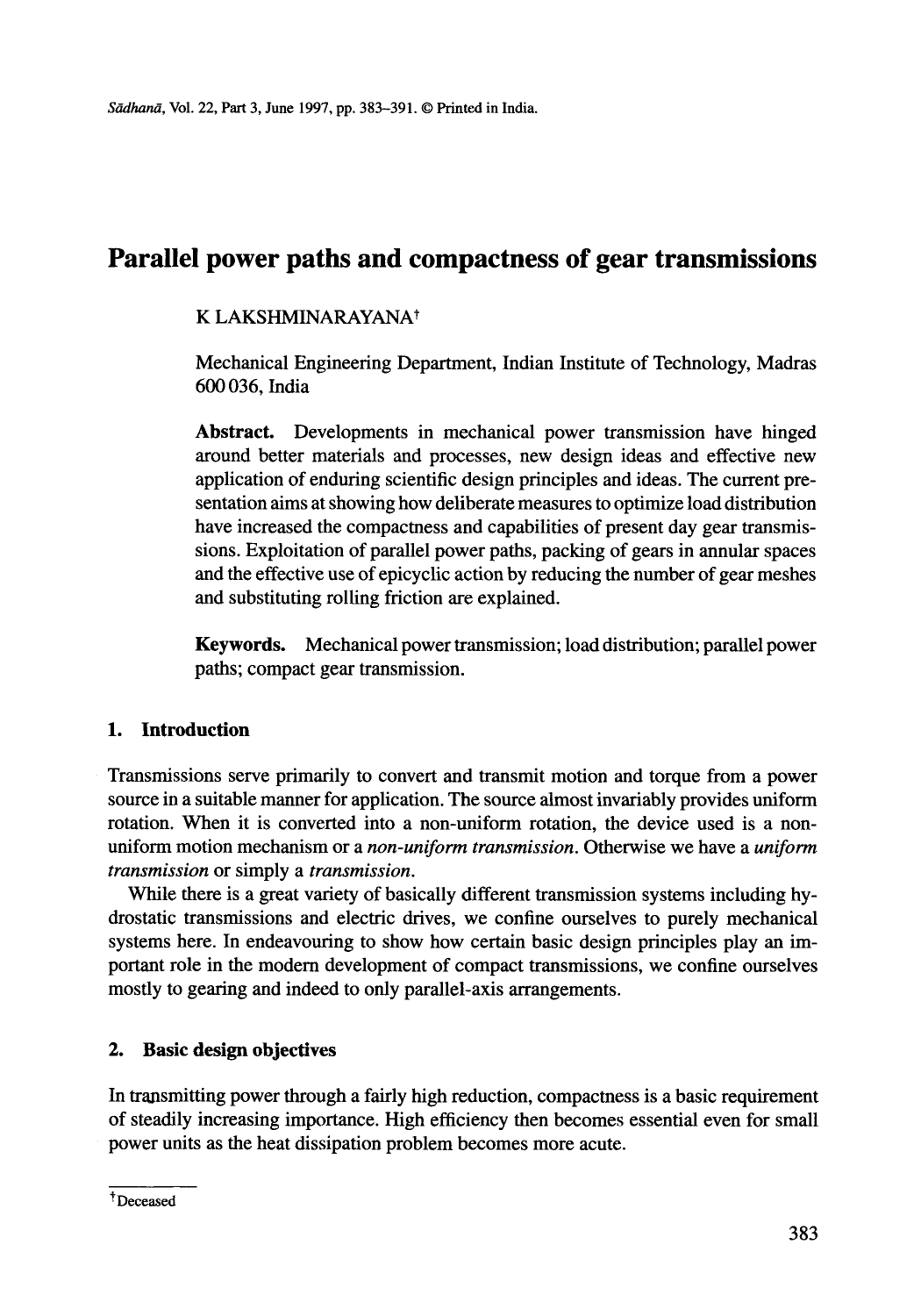#### 384 *K Lakshminarayana*

There are many other objectives such as reliability, cost effectiveness, ease of maintenance, low noise levels, and ability to withstand critical environments. Keeping in view the basic aim of this presentation as stated in the introduction, we confine ourselves to the question of compactness and problems connected with the same.

#### **3. Load, stress and strength**

Out of this triplet of basic factors forming the foundation for compact designs, *stress*  is decided mainly by form and size, while *strength* represents the role of material and treatments. Great care is taken to minimize the stress and maximize the strength. A very significant aspect of the *load* factor in realising the modem compact tranmissions is that of *load distribution~equalization.* This is however often lost sight of. In achieving a satisfactory level of load distribution, both a carefully developed application of design principles and the availability of sophisticated manufacturing facilities have played a pivotal role.

*Design for effective load distribution* thus becomes the main thrust of the current presentation. We limit ourselves to spur and helical gearing.

## **4. Transverse distribution of load**

This refers to the distribution of tooth load between two or more pairs of gear teeth simultaneously in contact. Manufacturing accuracy (particularly in the form of low base pitch error) is naturally the first requirement for a good distribution of load. A high contact ratio (total contact ratio for helical gears) represents the theoretical occurrence of several simultaneous tooth-pair contacts. A large number of teeth, a large tooth height and a low pressure angle contribute to a high contact ratio. A large tooth height contributes to tip load leverage (for tooth root stress) but the tip load itself is reduced due to the high contact ratio. A more flexible tooth further helps in load distribution. A low pressure angle contributes to the basic all-load pitch-point contact stress but the pitch-point load itself may be reduced by the high contact ratio. The use of a large number of teeth on a given pitch cylinder is mainly limited by the bending strength since the tooth size is reduced. The tooth form however improves against the bending stress. Finally a large contact ratio generally reduces the noise level significantly.

Optimization of the number of teeth, pressure angle, tooth height and tooth profile modifications represents one way of improving the compactness of the basic spur gear pair. This qualitative discussion is to highlight the load distribution aspect.

## **5. Longitudinal distribution of load**

This refers to the distribution of load along the length of the gear tooth. Manufacturing accuracy (particularly in the form of low tooth helix error) is naturally the first requirement for a good distribution of load.

In terms of practical requirements, compactness consists not only of low volume of space occupied but also involves achieving a low radial dimension, i.e. a low centre distance. This involves the permissibility of a relatively large face width. A larger face width however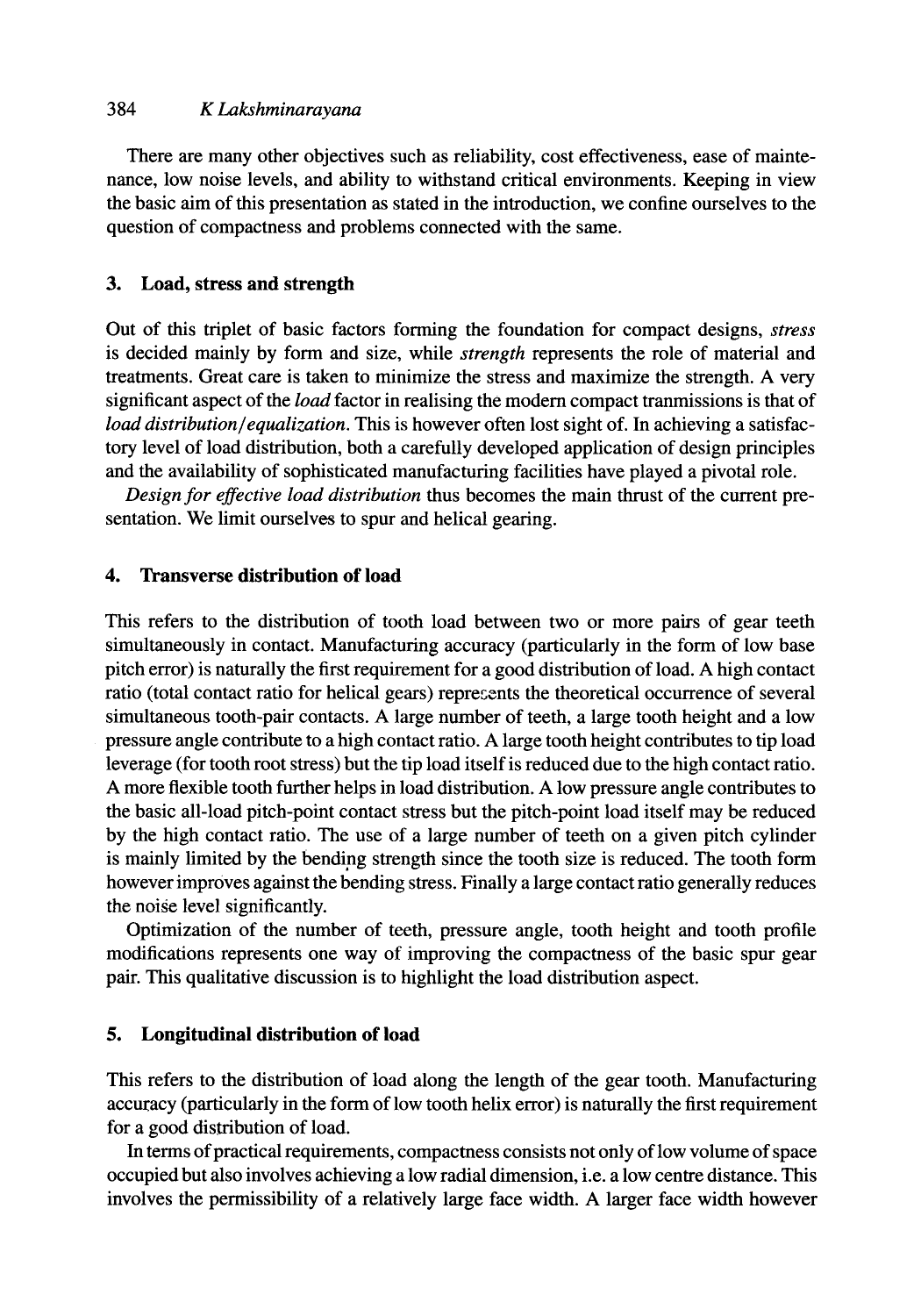

**y Figure 1.** Straddle-mounted pinion situated near the bearing at the non-torque end of the shaft.

involves not only a possibly larger inaccuracy but also a larger bending and torsion of the pinion. Overhanging pinion is therefore avoided as far as possible and the pinion is straddle-mounted in bearings that are as close to the pinion as possible. The torsion effect on the pinion can be neutralised by the bending effect to some extent if the pinion is situated nearer the bearing at the non-torque end of the shaft. This is indicated in figure 1.

In the case of multistage gearing there is the possibility of a pinion on an intermediate shaft receiving power from both the ends. This is illustrated in figure 2. Maldistribution due to the torsion effect can be minimized in this fashion.

To improve the load distribution further, tooth helix modification has to be resorted to. This can be most advantageously used when the direction of major torque application is fixed and the magnitude of working load is fairly certain. The tooth helix correction may be made based on the most predominant load level or the average load. The correction for a symmetrically mounted pinion with one-sided torque application is illustrated in figure 3. In practice, an approximation by a helix angle correction or a single-sided crowning will often suffice. When both faces of a tooth are being corrected, the middle one-third of the tooth length may be left uncorrected (i.e. straight for spur gears) or linearly corrected. This is to help tooth helix inspection, as shown in figure 4a. When only one side is corrected (e.g., lifting equipment), circular arc form crowning can be ground on that side as shown in figure 4b. The other side is left uncorrected for tooth helix inspection. The unsymmetrical



**Figure 2.** Pinion on an intermediate shaft receiving power from both the ends in multistage gearing.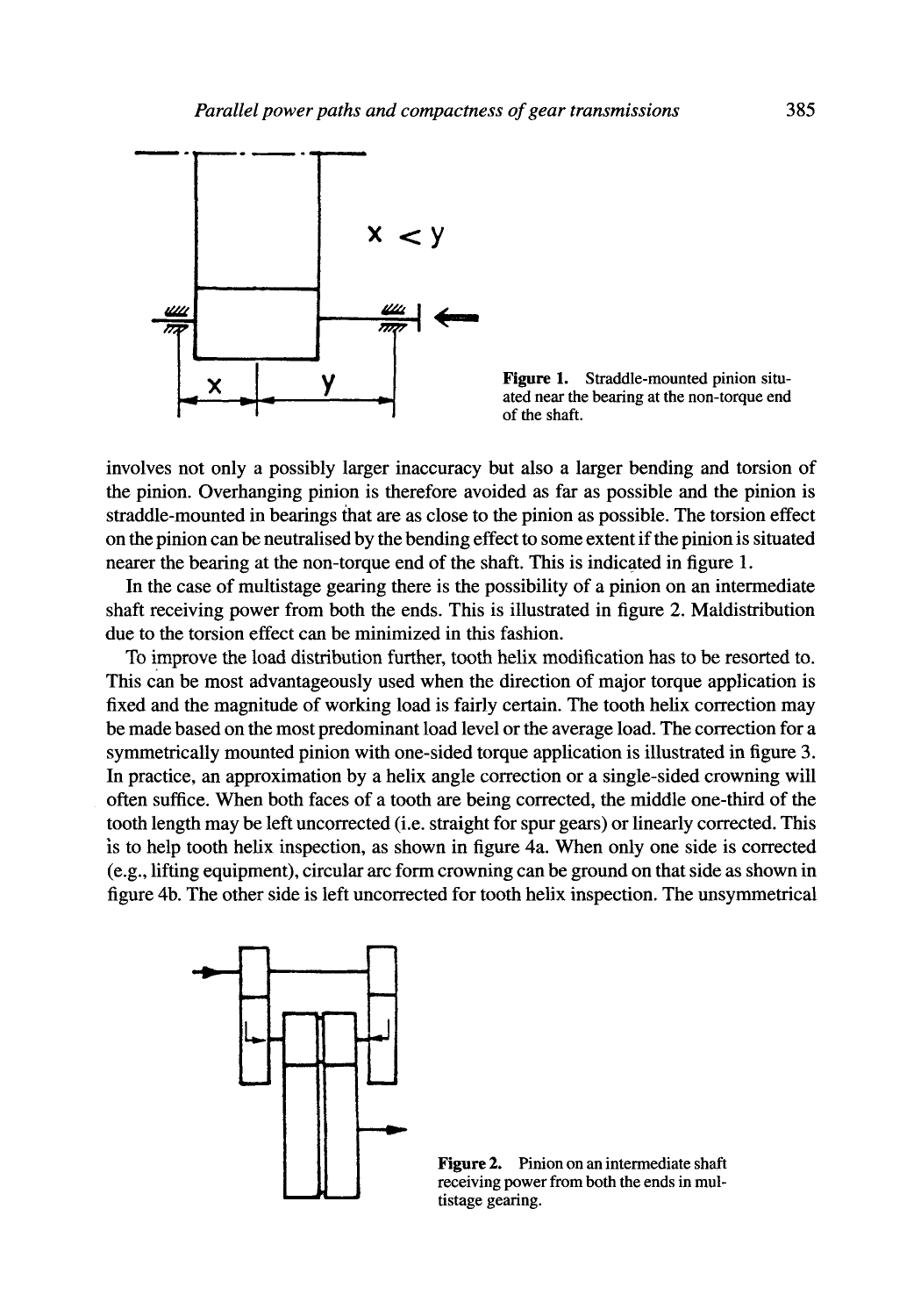

Figure 3. Illustration of correction for a symmetrically mounted pinion with one-sided torque application.

crowning in figure 4b is the result of the approximate linear correction already referred to earlier and symmetrical crowning is introduced to counter manufacturing inaccuracy. In case of doubt it is better to go in for simple tooth-end relief since over-correction can prove to be detrimental.

#### **6. Load distribution between different gear pairs: Parallel power paths**

Figure 5 shows dual trandem gearing, also called the locked train. There are now two parallel power paths as shown in figure 6. Maldistribution of load between the two power paths can result from tooth errors (especially pitch errors), errors in the relative angular position of gears  $(3'$  w.r.t.  $2'$  as against 3 w.r.t. 2 in figure 5), errors in the circumferential location of the intermediate gears as planets around the sun gears (1 and 4 in figure 5) or errors in  $\delta_1$  and  $\delta_4$  in figure 5.

Figure 7 shows a simple planetary gear drive with three simple planets. The three parallel power paths are also shown in the same figure. Compactness is achieved by packing the annular space between the sun gear 1 and internal gear 3 with several planets. Up to 6 planets are used, obtainable speed ratio being reduced as the number of planets is increased. The



Figure 4. (a) Middle one-third of tooth length is left uncorrected for tooth helix inspection when both tooth faces are being corrected. (b) Only one side is corrected and circular arc form crowning is ground on that side.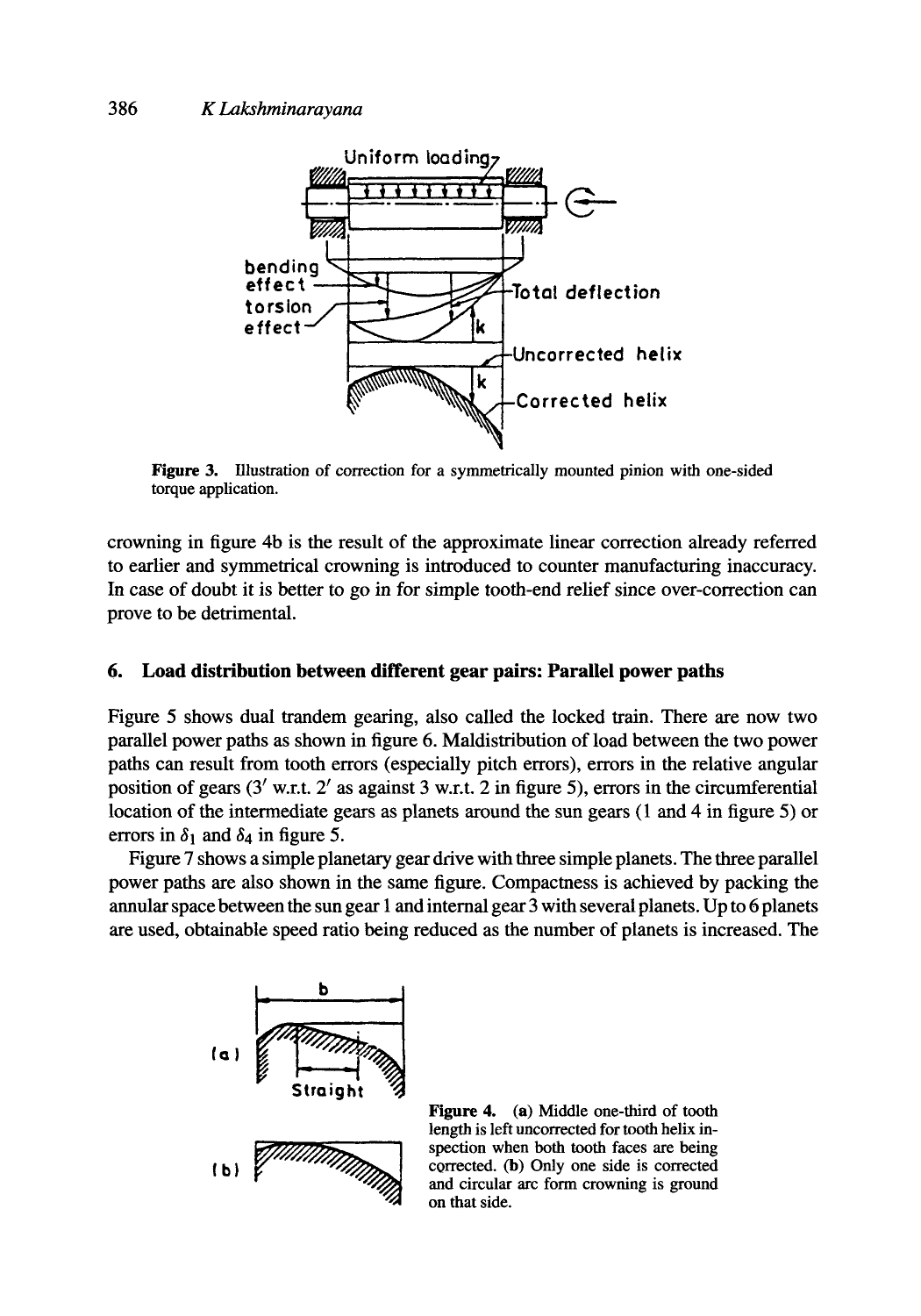

called locked train.

compactness is however conditional on the achievement of an equitable distribution of load between the parallel power paths.

There are basically three different ways of proceeding towards load equalisation amongst parallel power paths:

- (i) manufacturing accuracy,
- (ii) flexibility, and
- (iii) kinematically correct design (statical determinacy).

Some flexibility is always present, due to the elasticity of the machine elements. If there were no flexibility, only one power path would carry the entire load at any particular moment, depending on the relative magnitudes of the tooth spacing errors involved. Flexibility enables the gaps in the other power paths to close when the total load reaches a certain level. The additional load is carried equally by all the power paths.

Thus, with the same flexibility and ultimate load intensity, the lower the spacing errors, the more equitable is the distribution of load. Given the same spacing errors and the same ultimate load intensity, the higher the flexibility the more equitable is the load distribution amongst the parallel power paths. High flexibility, however, can cause vibration problems, beyond a point. It is therefore essential that a high degree of manufacturing accuracy be maintained, consistent with cost effectiveness. It may then be found, especially for small units, that the flexibility already present in the system is enough.

With a kinematically correct design, there is statical determinacy in the system. That is, the loads in the individual power paths are known (independent of the spacing errors which vary through a cycle and from unit to unit). The loads may not always be exactly equalized (this is further influenced by friction which is somewhat indeterminate).



Figure 6. Illustration of two parallel power paths.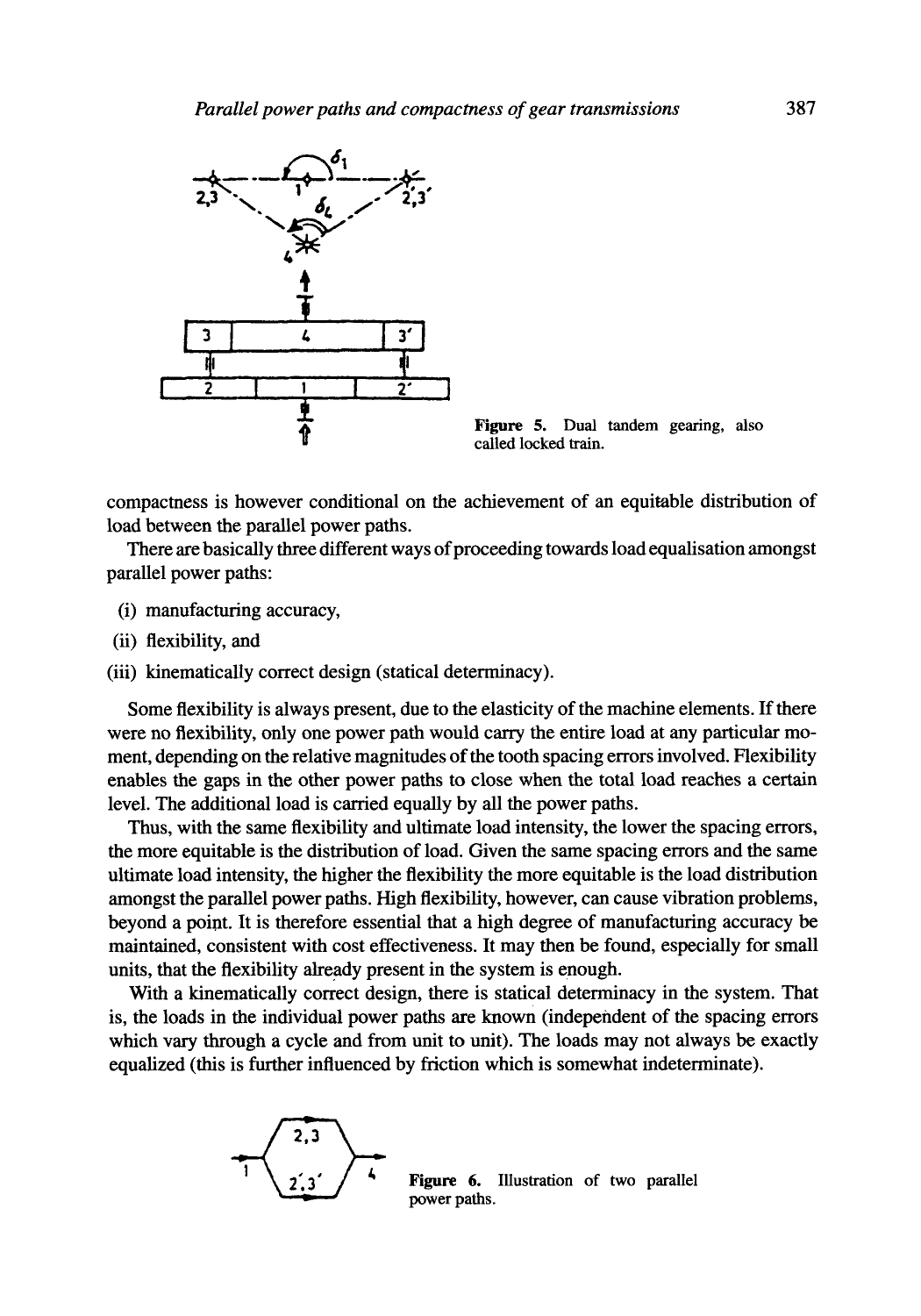

Figure 7. Schematic of a simple planetary gear drive with three planets. The three parallel power paths are also shown.

The standard kinematic solution to the load distribution problem for the three-planet drive of figure 7 is to 'float' the sun gear 1. This is normally achieved by a gear coupling between the motor and the sun gear as shown symbolically in figure 8. The coupling transmits a pure torque without imposing a lateral force on the sun gear 1. Ignoring friction, the three total tooth normal forces between the sun gear and the three planets are equalized when the planets are spaced at  $120^{\circ}$  on the carrier. This load equalization is greatly dependent on effective lubrication of the gear coupling. This lubrication can easily fail since the internal movements in the coupling engendered by the varying tooth spacing errors in the gearing proper are rather small.

The sun gear centre moves in small loops, occasioned by the spacing errors. These movements can generate very significant inertia forces at high speeds with their dynamic effects on the meshes with the three planets. It is thus seen that a high degree of manufacturing accuracy is still essential.

Instead of the sun gear, the carrier may be 'floated' by providing a gear coupling at **the**  output. The torque at the carrier being higher, the gear coupling will be larger.

Similarly, the internal gear may be floated. Coupling lubrication is then more involved since there is no rotation to help. Some proven high-power high-speed drives float both the sun and the internal gear. The inertia effects mentioned earlier are thus mitigated.

Kinematically correct designs for more than three planets have also been developed. Figure 9 shows a design for a 5-planet drive schematically. Here the carrier C is floated by means of a gear coupling at the output (coupling not shown). The sun gear is not floated.



gear coupling between the motor and the sun gear.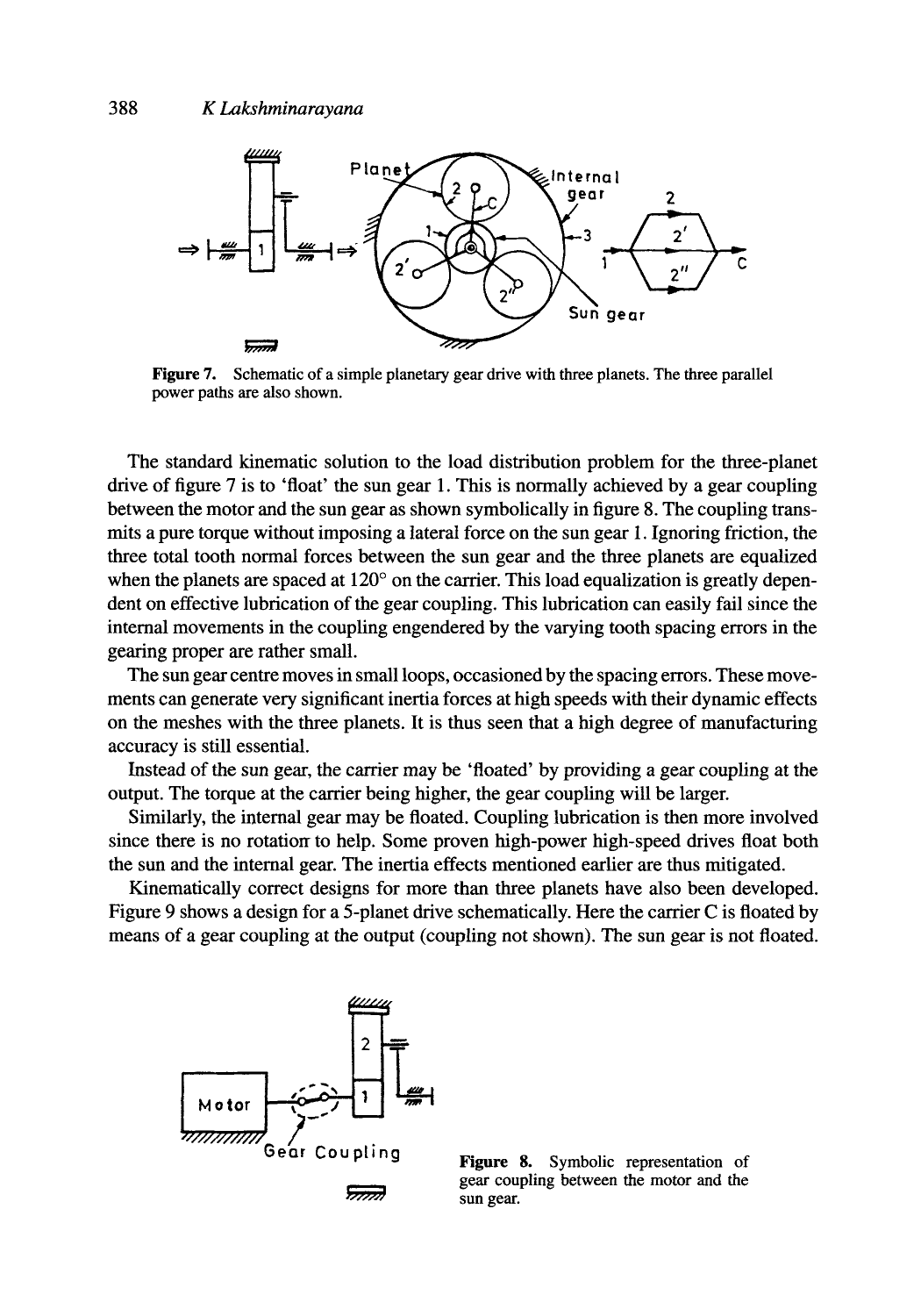

Figure 9. Schematic design for a 5-planet drive.

Auxiliary carriers C' and C'' carry two planets each. The dimensions of the carriers are adjusted to provide as equal a distribution of load as possible amongst the planets and ensure static balance. The planets are equally spaced.

The above and similar developments are based on the planar model. While theoretical studies have been made with the three-dimensional model, a practical approach to the third dimension is to use crowning on some of the gears.

Kinematically correct designs for the dual tandem gearing of figure 5 are now considered. Out of a large number of design possibilities, some are indicated below.

- (i) Float the driving pinion (gear 1) by gear coupling.
- (ii) Mount the driving pinion (gear 1) on a long lever.
- (iii) Guide the bearing housing, in which the intermediate shafts are mounted linearly, perpendicular to centre distance.
- (iv) Use helical teeth for gears 1, 2, 2'. Make the two intermediate shafts 2–3 and  $2^{\prime}-3'$ axially free. Balance the axial forces on these two shafts by means of springs or by means of the fluid connection as shown in figure 10.
- (v) Introduce additional pinion  $1'$  with opposite helix (vis-a-vis 1) to mesh with  $2'$  and make the combined driving pinion  $1-1'$  axially free.

One of the guiding principles is to float only members with low inertia.

Some of the flexibility solutions to the load distribution problem are now indicated. In the dual tandem gearing of figure 5, torsionally flexible couplings may be interposed between gears 2 and 3 and between gears 2' and 3'. Alternatively, the torsional flexibility



**Figure 10.** Balancing of axial forces on two axially free intermediate shafts by means of springs or a fluid connection.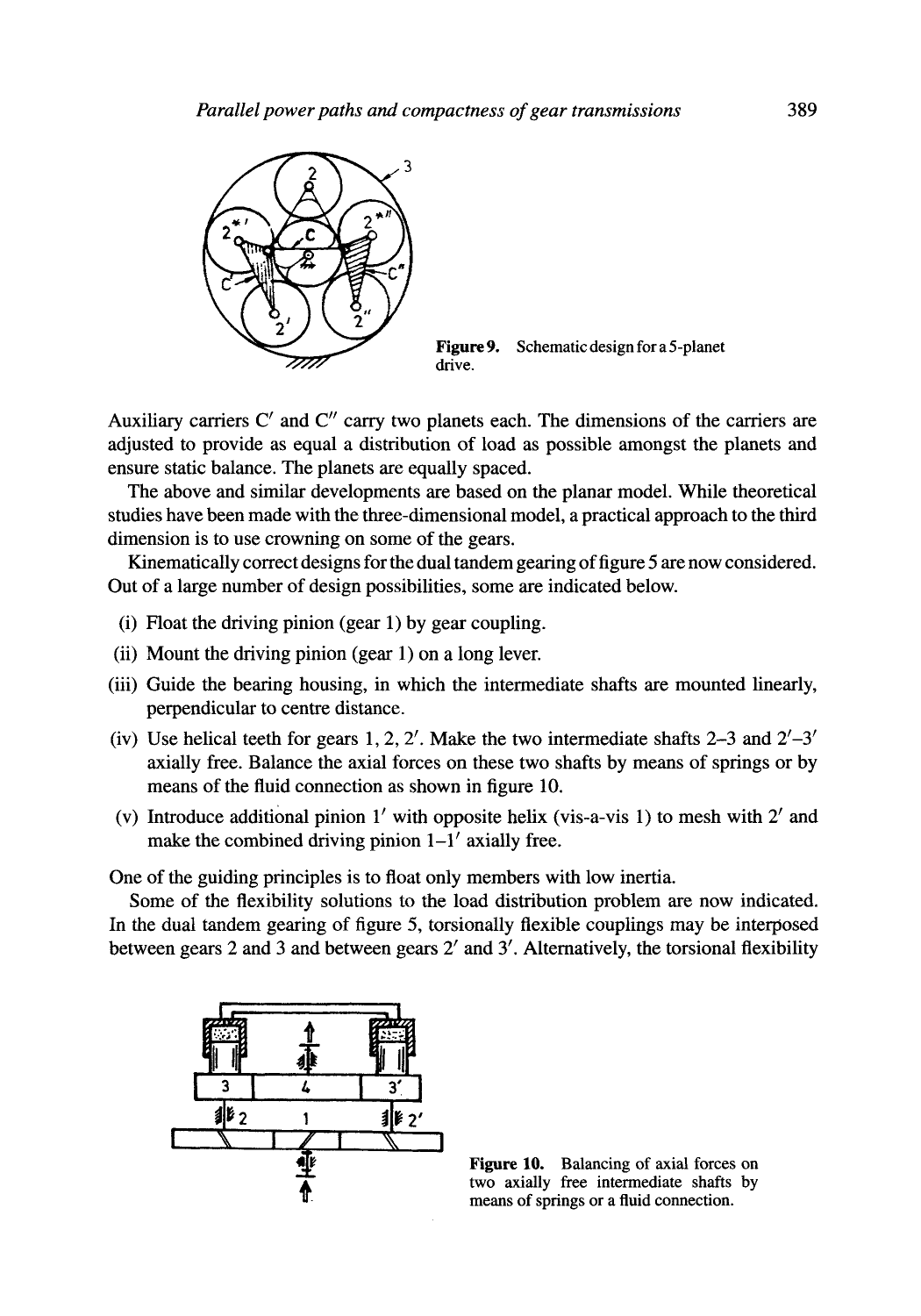



of the two intermediate shafts may be increased by means of the quill shaft design of figure 11. In the 3-planet drive of figure 7, the internal gear may be mounted on flexible material (or equivalent designs in metal).

#### **7. Assembly conditions for parallel power paths**

Closely linked with the statical indeterminancy of the parallel power path arrangements is the problem of assembly of gears of the additional power paths beyond the first. In figure 5, gear meshes  $1-2$ ,  $3-4$  and  $1-2'$  can first be assembled without any problem. Gear 3' can then be assembled with gear 4 only at particular angular positions of  $3'$  with respect to  $2'$ . If one of these relative orientations is used, then the gears can be assembled. It is normally desired however to make units 2–3 and 2'–3' of identical specifications. The angles  $\delta_1$  and  $\delta_4$  may then be suitably chosen or the number of teeth adjusted. In the planetary gearing of figure 7, the sum of the number of teeth on the sun gear and on the internal gear should be divisible by the number of planets, if the planets are to be equally spaced.

## 8. **Compactness through** epicyclic action

When a fairly high ratio of speed reduction is required, use of single-stage gearing will make the wheel very large. Two, three or more stages are thus introduced. The space requirement however can still be too large. Two or three simple planetary stages may be used and the coaxial input and output exploited. The compactness is otherwise due to the multiple planets in the individual stages.

In a simple epicyclic gear train consisting of two coaxial gear shafts a,b and a carrier shaft c, we can choose the tooth numbers such that the carrier-reference speed ratio  $i_{ab}$  is very near to  $+1$ , b being fixed. We can then obtain an epicyclic speed reduction ratio of  $I_{\text{ca}} = 1/(1 - i_{\text{ab}})$ . If  $i_{\text{ab}} = 1.02$ , the speed reduction ratio from carrier c to co-axial gear a will be  $= 1/(1 - 1.02) = -50$ . Since the ratio  $i_{ab}$  is very nearly 1, the tooth numbers are small and the drive is very compact for the large ratio demanded. The efficiency however goes down severely. With a tooth power loss factor of 0.005, the efficiency will be only 66% and becomes just 50% if the tooth power loss factor is 0.01. With a low efficiency, large